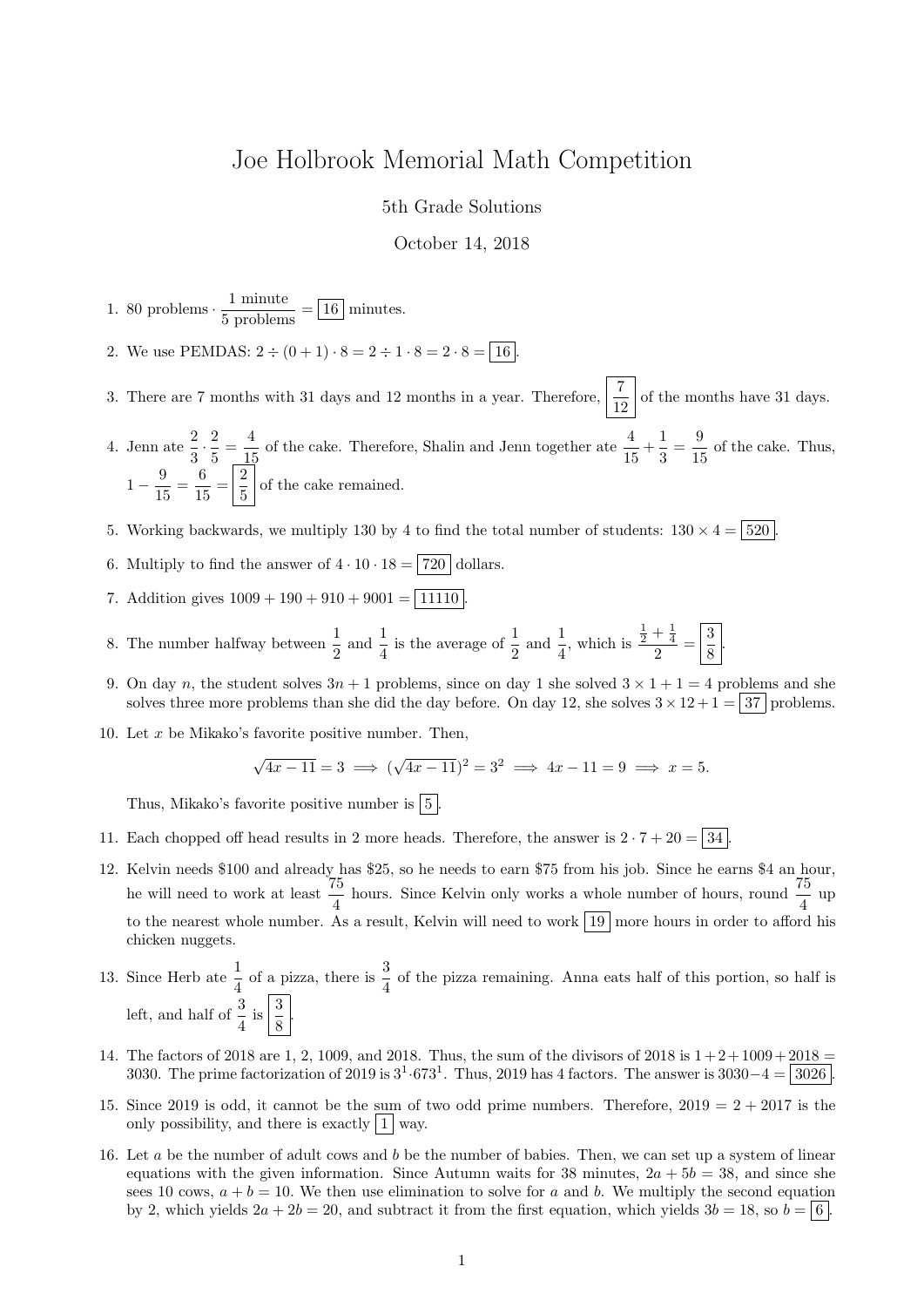2019

- 17. 1234567 is slightly greater than  $1000000 = 10^6$ , so its square is also slightly greater than  $(10^6)^2 = 10^{12}$ , which has  $\boxed{13}$  digits (in fact the square of any number between  $10^6$  and  $\sqrt{10} \cdot 10^6 \approx 3160000$  will have 13 digits).
- 18. Initially, it may appear that repeatedly multiplying by 2 at the outset gives the optimal number of operations. Using this strategy, the sequence is 2, 4, 8, 16, 32, 33, 34, 35. However, this strategy requires the addition of three 1s. Instead, we can add 1 before the last multiplication by 2, yielding 2, 4, 8, 16, 17, 34, 35. Thus, a minimum of  $\vert 6 \vert$  operations are needed.
- 19. For  $n \geq 2$ , the probability that domino n is knocked over is  $\frac{n}{n+1}$ . Furthermore, for  $n \geq 2$ , domino n cannot be knocked over unless domino  $n-1$  is knocked over. Therefore, the answer is  $\frac{2}{3} \cdot \frac{3}{4}$  $\frac{3}{4} \cdots \frac{2018}{2019}$  $\frac{2010}{2019}$  = 2 .
- 20. The sum of Andrew's scores on the five tests he has taken is  $94 \cdot 5 = 470$ . In order to receive an average of 95 across all six tests, the sum of his scores on the six tests must be at least  $6 \cdot 95 = 570$ . Therefore, he must receive a score of (at least)  $570 - 470 = |100|$  on his sixth test.
- 21. The least common multiple is  $100 = 2^2 \cdot 5^2$ . Since 4 has no factors of 5, x must be a multiple of  $5^2 = 25$ . We see that the only multiples of 25 that are factors of 100 are 25, 50, 100. All of these work, so the sum is  $|175|$
- 22. The 48 couples contain a total of  $48 \times 2 = 96$  people. The probability a randomly selected person is not in a couple is therefore  $\frac{120 - 96}{120} = \frac{24}{120}$  $\frac{24}{120} = \frac{1}{5}$  $\frac{1}{5}$
- 23. The probability that both hands of the clock are visible is  $\frac{1}{2} \cdot \frac{1}{2}$  $rac{1}{2} = \frac{1}{4}$  $\frac{1}{4}$  (each hand is independent of the other spends equal time on each half), so both are visible for  $24 \cdot \frac{1}{4}$  $\frac{1}{4}$  = 6 hours in a day. What we are looking for is the opposite of this, or  $24 - 6 = |18|$  hours.
- 24. By the problem constraints, the numbers not divisible by 3 must form a contiguous block (the number of factors of 3 is nonincreasing). Similarly, the numbers with one factor of 3 and the numbers with two factors of 3 each form contiguous blocks. Finally, each block must be increasing, so we get the answer:  $(9, 3, 6, 12, 4, 8)$
- 25. There are  $\binom{8}{4}$ 4  $= 70$  ways to arrange the chocolate and steak, and  $2<sup>4</sup> = 16$  ways to choose which pieces of chocolate are stolen by the server. Therefore, there are  $70 * 16 = 1120$  ways the king and receive the meal.
- 26. The region that the lamb can wander in is a circle of radius 6 around the origin, with two circular cutouts of radius 6 from each of the two wolves. It can be noted that if you move the cut-out pieces properly, you can form a square with a diagonal of length 12. Therefore, the area of the region is  $|72|$
- 27. We know  $ABH$  is a right triangle, with hypotenuse 13 and one leg of length 12, so  $BH = 5$ . Since  $BC = 14$ , we now know  $CH = 9$ , and since  $ACH$  is also a right triangle, we have  $AC = \sqrt{9^2 + 12^2} = \boxed{15}$ .
- 28. First, note that angle EOG is equal to angle DOB. Also,  $OE = OG = 3$  and  $OD = OB = 5$ . By SAS Similarity, triangle  $EOG$  is similar to triangle  $DOB$ , with ratio 3 : 5. Therefore, the ratio of their areas is  $(3:5)^2 = 9:25$ . Therefore,  $[EOG] = \frac{9}{25}[DOB]$ . Using the same logic, the ratio  $[GOF] = \frac{9}{25}[DOA]$ . Now,  $\frac{[ABD]}{[EFG]} = \frac{[DOB] + [DOA]}{[EOG] + [GOF]}$  $\frac{[DOB] + [DOA]}{[EOG] + [GOF]} = \frac{[DOB] + [DOA]}{\frac{9}{25}[DOB] + \frac{9}{25}[DO]}$  $\frac{[DOB] + [DOA]}{\frac{9}{25}[DOB] + \frac{9}{25}[DOA]} = \boxed{\frac{25}{9}}$  $\frac{1}{9}$ .
- 29. The smallest palindrome containing a 5 which is greater than 34543 is 35053. (This can be found by generating palindromes in increasing order: start by incrementing the middle digit, then the tens thousands digits, and so on.) If we write this palindrome in the form displayed by the app, we find that the next time at which Eric can take a screenshot is 3:50:53. This is 5 minutes and 10 seconds after 3:45:43, which yields the answer of  $\boxed{310}$  seconds.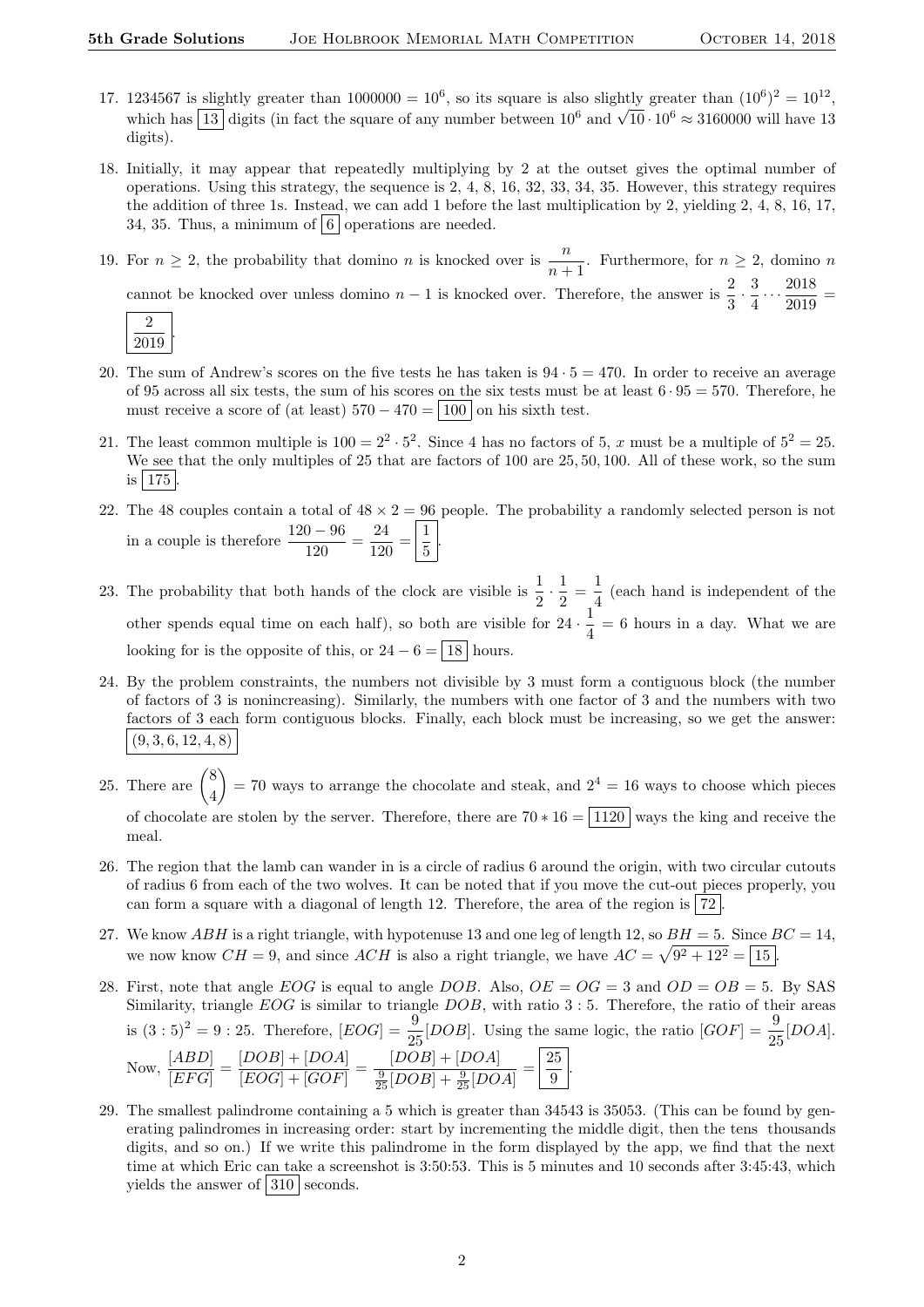30. The sum  $\frac{p}{q} + \frac{q}{p}$  $\frac{q}{p}$  can be rewritten as  $\frac{p^2+q^2}{pq}$  $\frac{+q^2}{pq} = \frac{(p+q)^2 - 2pq}{pq}$  $\frac{p}{pq}$ . By Vieta's Formulas,  $p + q = -5$  and  $pq = -17$ . Plugging these values into the above fraction yields the answer of

$$
\frac{(p+q)^2 - 2pq}{pq} = \frac{25 + 34}{-17} = \boxed{-\frac{59}{17}}.
$$

- 31. Call moving up one unit and left one unit a type I move, and call moving up one unit and right one unit a type II move. Then, Elaine must make 2 type I moves and 3 type II moves. She can make these moves in any order. Out of her 5 total moves, 2 of them must be of type I, so there are a total of  $\binom{5}{3}$ 2 L,  $=$  10 ways she can move to  $(1, 5)$ .
- 32. Let the original slice of cheese have size 1. Then the sizes of the three cut-up pieces, in decreasing order of size, are  $\frac{1}{(x+1)^2}$ ,  $\frac{x}{(x+1)^2}$  $\frac{x}{(x+1)^2}$ , and  $\frac{x}{x+1}$ . Setting the former equal to the sum of the latter two yields the equation √

$$
\frac{1}{(x+1)^2} = \frac{x}{(x+1)^2} + \frac{x}{x+1} \implies x^2 + 2x - 1 = 0 \implies x = \boxed{\sqrt{2} - 1},
$$

as  $x > 0$ . Alternative Solution: Since the sum of the sizes of the two smaller pieces is equal to the size of the largest piece, it follows that the largest piece has size  $\frac{1}{2}$ . Therefore,  $\frac{1}{(x+1)^2} = \frac{1}{2}$  $\frac{1}{2} \implies x =$ √  $2 - 1,$ as above.

33. Let x denote the distance between the Lyp and the origin. By the Generalized Triangle Inequality,  $1+2+x\geq 4 \implies x\geq 1$ . In addition, the Generalized Triangle Inequality impies that  $x\leq 1+2+4=7$ . It follows that Lyp can reach any point that is between 1 unit and 7 units away from the origin. Therefore, the set of all points he can reach is the interior of a sphere of radius 7 with a sphere of radius 1 removed from its center. Thus, the volume of the set of all points he can reach is

$$
\frac{4 \cdot \pi \cdot 7^3}{3} - \frac{4 \cdot \pi \cdot 1^3}{3} = \frac{4 \cdot \pi \cdot (7^3 - 1^3)}{3} = \boxed{456\pi}.
$$

- 34. Let points A and B be the centers of circles  $\Gamma_1$  and  $\Gamma_2$ , respectively. Notice that due to the properties of tangent lines (radius is perpendicular with tangent line), and the symmetry (the circles are of the same size), the quadrilateral  $A X B Y$  is actually a square. Therefore,  $\overline{AB}$ , which is a diagonal, has length  $\overline{4\sqrt{2}}$ .
- 35. The problem statement suggests that the constants can be considered identical. Now we have 4 "e"s and 5 consonants. There are  $\binom{9}{4}$ 4 ways to put the "e"s in their places. As the consonants are in either in alphabetical order or reverse we need to multiple by 2 to consider the different cases. This yields a total of  $\binom{9}{4}$ 4  $\left\langle \alpha \right\rangle \times 2 = 252$  rearrangements.
- 36. To solve for the coordinates of points A and B, we need to solve the equation  $x^2 + 6x + 8 = -x^2 x + 2$ . Moving the terms to the left-hand side yields  $2x^2 + 7x + 6 = 0$ . The quadratic formula yields roots  $x = -2$ and  $x = -\frac{3}{8}$  $\frac{3}{2}$ . Plugging these x-values back into  $y = x^2 + 6x + 8$ , we find that the coordinates of A and B are  $(-2,0)$  and  $\left(-\frac{3}{2}\right)$  $\frac{3}{2}, \frac{5}{4}$ 4 . Applying the formula for slope gives an answer of  $\frac{5}{4} - 0$  $\frac{\frac{5}{4}-0}{-\frac{3}{2}-(-2)}=\frac{5}{2}$  $\frac{5}{2}$ Note: The order in which you calculate the slope of a line does not affect your answer. You would find the same answer of  $\frac{5}{2}$  if you calculated the slope as  $\frac{0-\frac{5}{4}}{-2-(-1)}$  $\frac{1}{-2-(-\frac{3}{2})}$ , since the minus signs cancel out.
- 37. We can rewrite all of the roots as pure exponents. The infinite product becomes

$$
2^{\frac{1}{1\cdot 2}}\cdot 2^{\frac{1}{2\cdot 3}}\cdot 2^{\frac{1}{3\cdot 4}}\cdots.
$$

We can combine all these powers of 2 to find

$$
2^{\frac{1}{1\cdot 2} + \frac{1}{2\cdot 3} + \frac{1}{3\cdot 4} + \cdots}
$$

We now notice that the exponent telescopes to 1 (as  $\frac{1}{1 \cdot 2} = \frac{1}{1}$  $\frac{1}{1} - \frac{1}{2}$  $\frac{1}{2}, \frac{1}{2}$  $\frac{1}{2 \cdot 3} = \frac{1}{2}$  $\frac{1}{2} - \frac{1}{3}$  $\frac{1}{3}$ , and so on). Therefore, the infinite product equals  $2^1 = \boxed{2}$